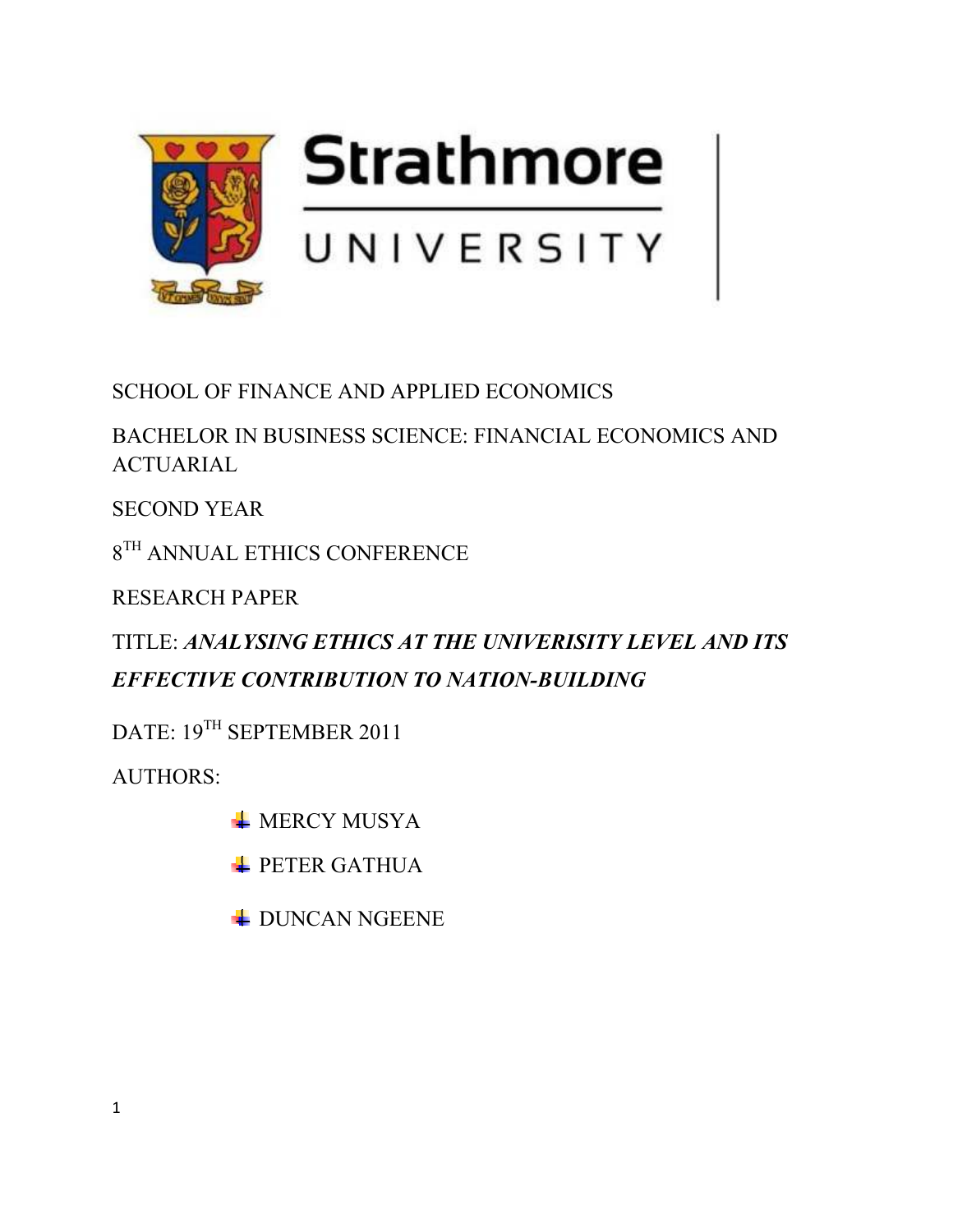# **Table of Contents**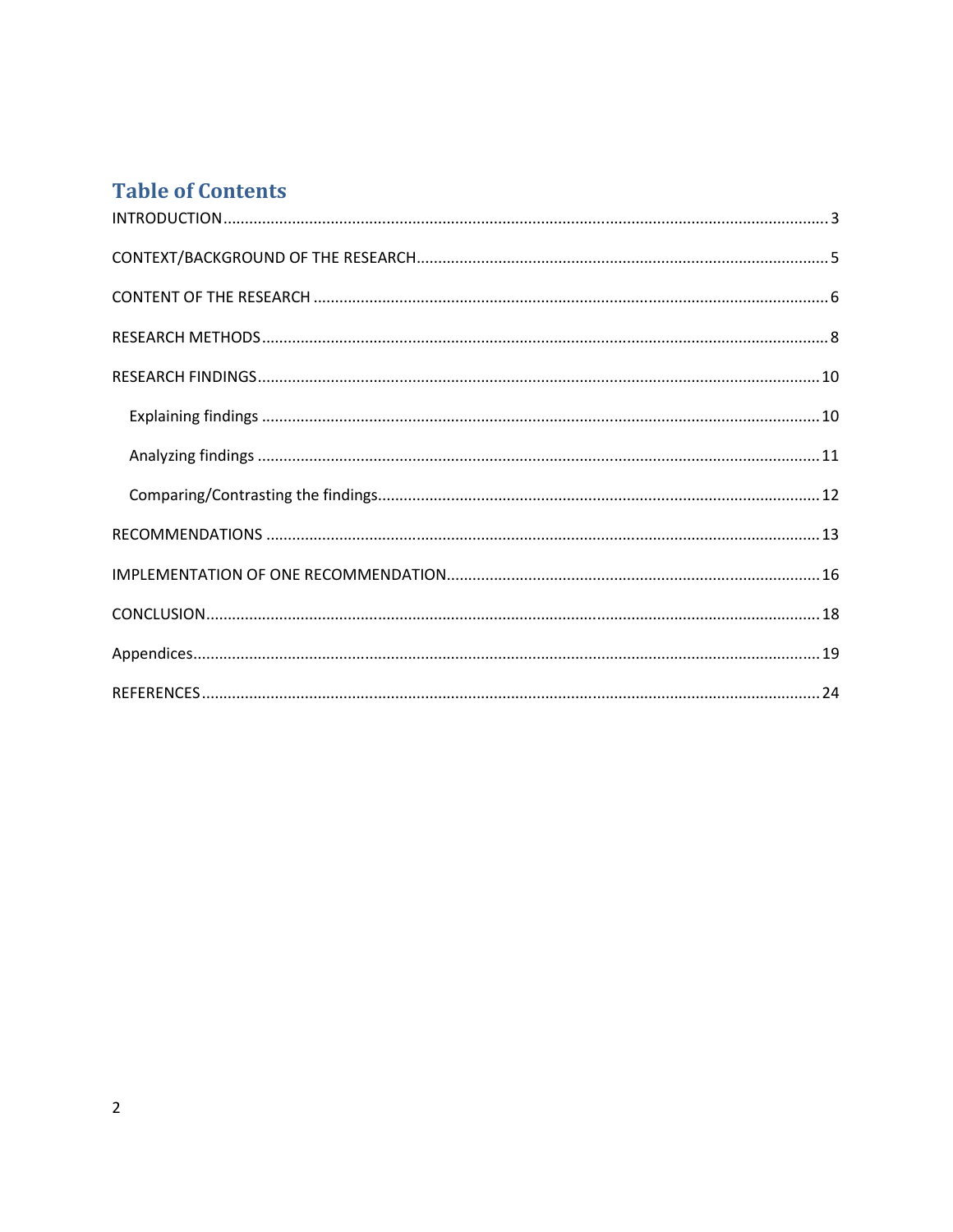## **INTRODUCTION**

Education is a basic human need. Not only should it contribute to the growth of an individual's knowledge but also their character. Education unlocks peoples' potential and it is in this way that knowledge is power. Individuals especially in third world countries have a stereotypical view of the purpose, quality and quantity of education required as a basic foundation for life. Given the changes and developments in the world, man is coming to the realization that the basic educational system needs to be adjusted accordingly.<sup>1</sup>

An education system is inadequate if it teaches young people how to make a living but doesn't teach them integrity and values. The current education system in Kenya has produced a vast population knowledgeable but unable to efficiently apply that knowledge into relevant skill so as to contribute positively to nation-building. Likewise, when individuals are knowledgeable and skilled but lacking in or oblivious of the need for human dignity, education is incomplete. Therefore, various adjustments must be made to the system to increase its efficiency and this research tries to establish to what extent ethics is instilled at the University level of education.<sup>2</sup>

The research methods to be used will include primary methods such as one on one interviews with current and former university students and secondary techniques such as academic articles and journals. To guarantee authenticity of the data acquired a comparison will be carried out to check for consistency of the different individual opinions we receive. Also, the use of academic articles and journals as a reference will guarantee this paper's validity.

The weight of this research is basically finding out to what extent the education system at the university level promotes ethics in the society and how this plays a role of ethics in Nation Building. Based on the research, solutions and recommendations are being looked into for adjusting the university system and its curriculum in order for it to be more cogent and fulfill its purpose of turning scholars into complete beings with knowledge, wisdom, skill and dignity. The

-

 $^1$  Knight, S. (2009). Merlin: Knowledge and Power Through The Ages. New York: Cornell University Press

<sup>2</sup> Woolman, D. C. (2001). Educational Reconstruction and Post-colonial Curriculum Development. *A Comparative Study of Four African Countries*, 28-29.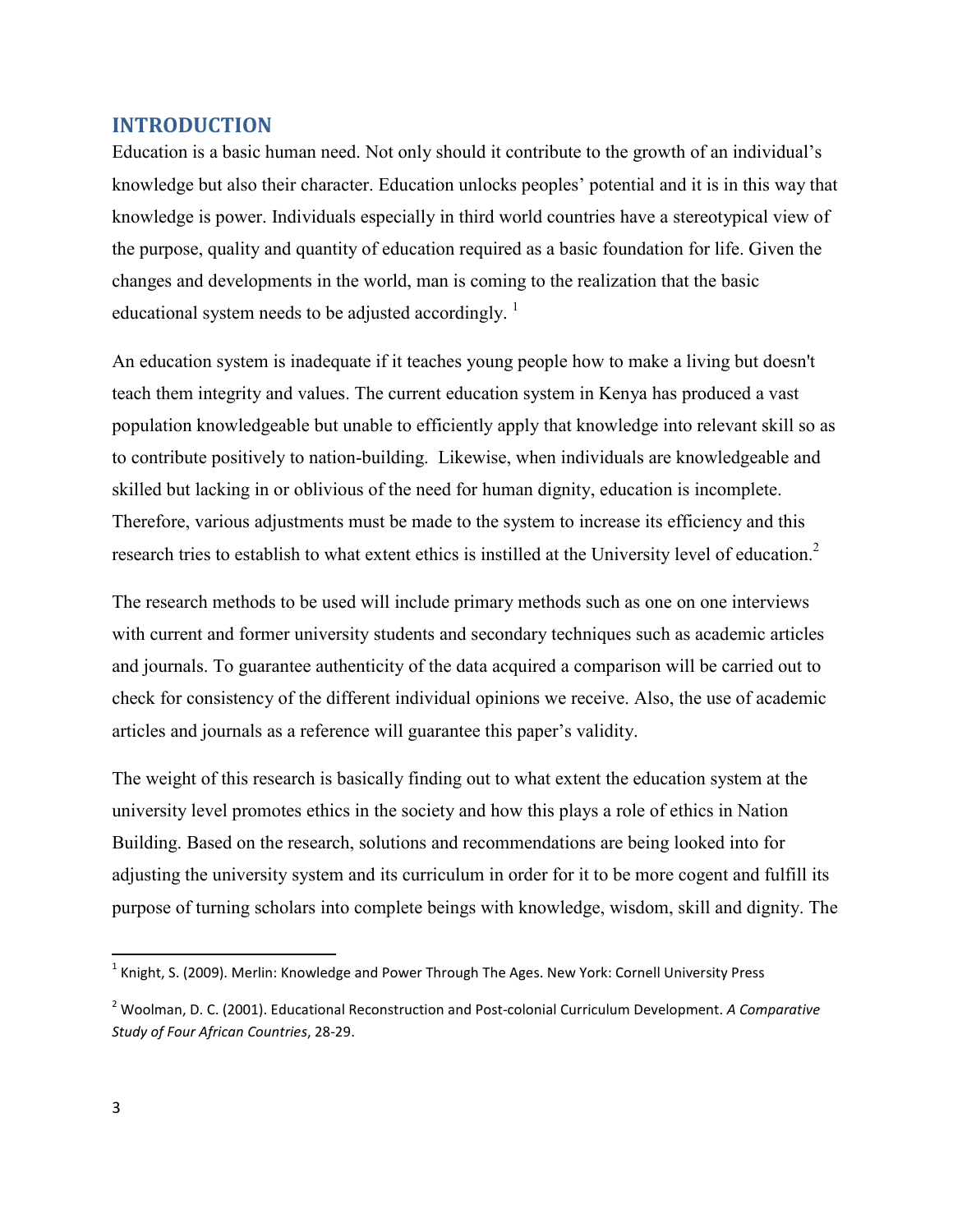research also involves implementing one of the recommendations and describing the outcomes (positive, neutral or negative) and giving reasons based on these outcomes. Based on this experience, relevant and innovative adjustments will be made to the previous recommendations. This study is to be a conclusive and helpful contribution to the current education system; relevant and applicable in relevant institutions.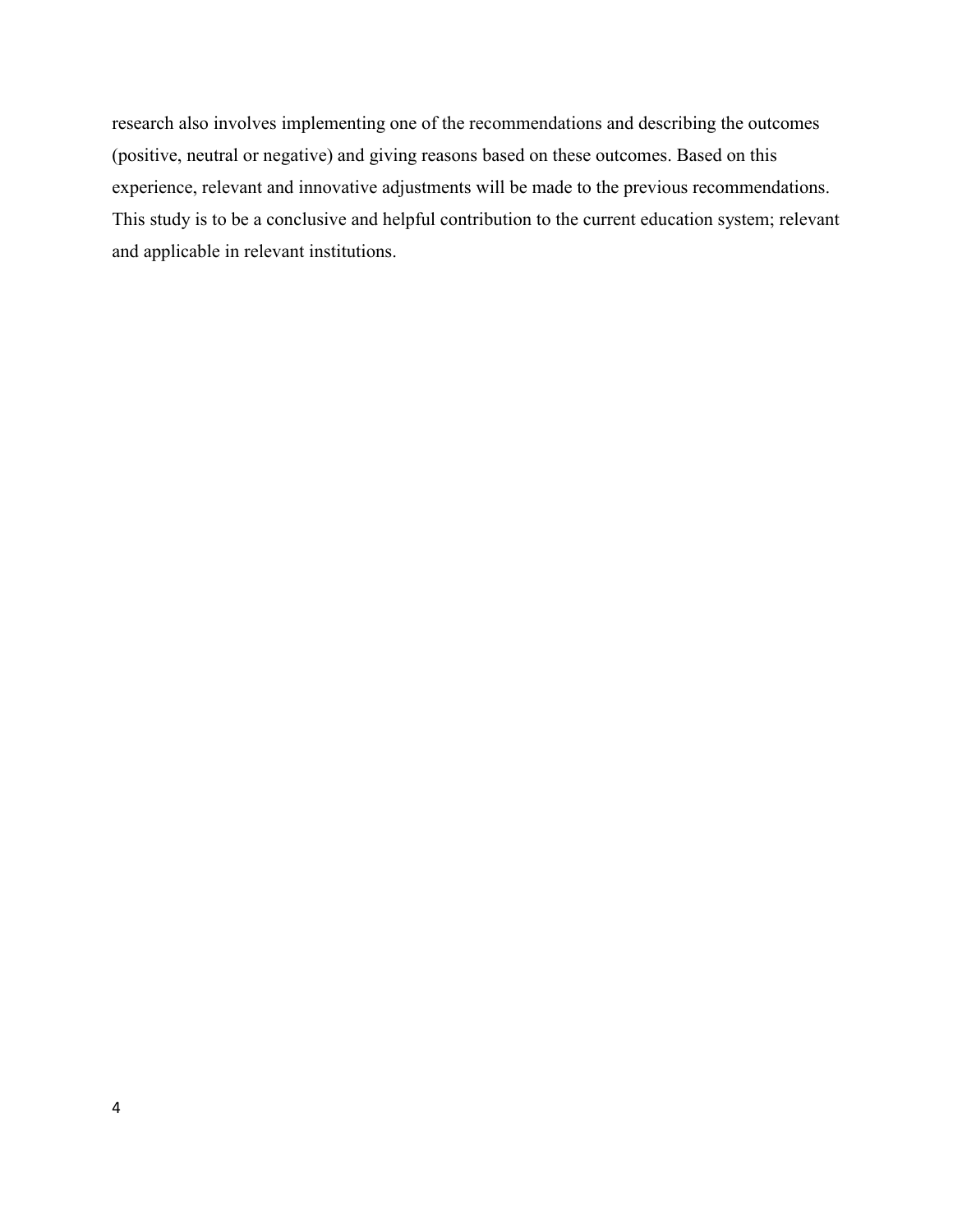# **CONTEXT/BACKGROUND OF THE RESEARCH**

Higher education in Kenya has since independence produced adequate human resources for both the private and public sectors of the economy. However, in the recent past, questions have been raised by various parties and even media as to whether the individuals that graduate from the various institutions that offer higher education have been moulded into all-rounded beings that can actively and effectively participate in the process of nation building.

Looking back at its history, higher education has indeed come a long way. Since the elevation of the Royal College, Nairobi, to university college status in 1961, to the current 7 public universities and 19 private universities, higher education has obviously achieved tremendous growth. These institutions have gone ahead and graduated thousands and thousands of graduates despite some facing serious challenges such as decline of quality of education, weak management practices, enrolment beyond their capacity and fiscal challenges. This has in fact been one of the main reasons for the sprouting of private institutions of higher education that have provided an alternative route to many that seek it.<sup>3</sup>

Despite fostering an intellectual community around the country, the high unemployment rate of 40% as of 2008 to 2010, experienced especially amongst the youth has proved to be detrimental. With a lot of graduates finding it challenging to keep themselves actively engaged in constructive activities and gaining active employment, a significant proportion has 'given up' which raises the issue as to whether the education they received contributed to their wholeness as beings who have respect for their dignity.<sup>4</sup>

This paper hence seeks to find out the situation as it is on the ground in the educational institutions with primary focus on Strathmore University students and its alumni.

-

<sup>3</sup> http://www.che.or.ke/history.html

<sup>4</sup> http://www.globalpressinstitute.org/global-news/africa/kenya/youth-unemployment-crisis-continues-millionscollege-grads-flood-unemployme?page=2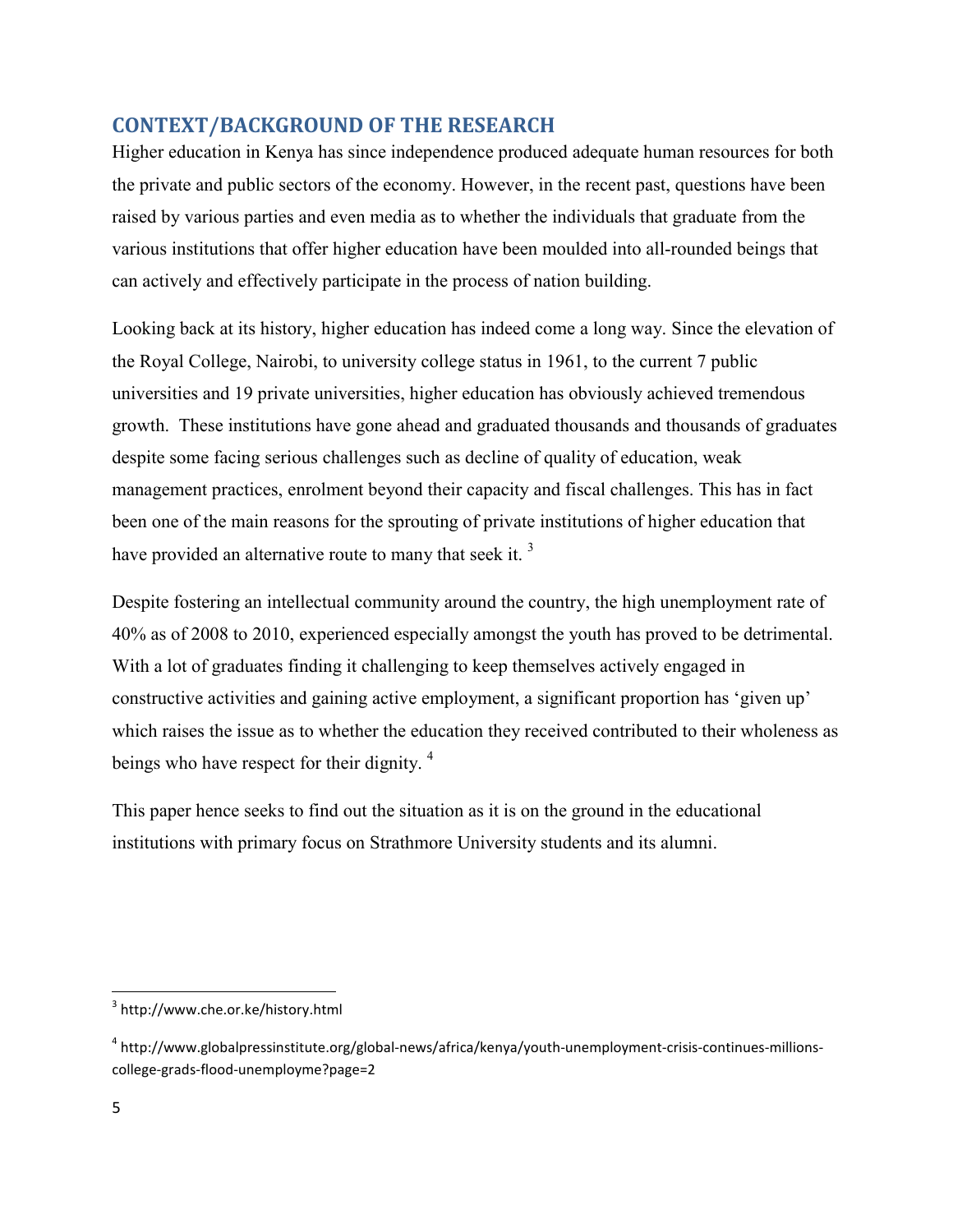## **CONTENT OF THE RESEARCH**

In our research we chose to focus more on the aspect of curriculum in educational institutes, specifically at the university levels. Curriculum development may be generically conceived as an amalgamation of various processes employed in the pursuit of certain set goals in a school system. It covers the entire spectrum of curriculum construction. This ranges from initial conceptualization and planning to design and implementation to evaluation and revision.

 First, our societies urgently require new educational strategies that can help prevent further degradation of our planet, and that foster caring and responsible citizens genuinely concerned with and capable of contributing to a just and peaceful world. Second, these new educational strategies must be available to all not only a handful of people and take place in various settings, including families and communities. Third, they must begin in early childhood, as the values, attitudes, behaviors and skills acquired in this period may have a long-lasting impact in later life. Proverbs 22:6 says," Direct your children onto the right path, and when they are older, they will not depart<sup>5</sup>". Thus, early childhood education clearly has an important place in the efforts to bring about sustainable development. In the words of Plato, "if you ask what the good of education is, the answer is easy- that education makes good men, and that good men act nobly".<sup>6</sup> In our opinion, curriculum defines education; hence the need to incorporate ethics, or rather moral education into the curriculum is essential.

It is important to consider how different institutions incorporated ethics into their curriculum, but also how the students react to it. We looked at the education system in Kenya, the 8-4-4 system. In primary and secondary schools, the curriculums are rather rigid since the subjects are the same in all the schools across the country. We then asked the question, how are teachers able to teach moral standards in spite of their rigid outlines for their courses? In their training, were they trained accordingly on incorporating moral education into their teaching? Hence we chose to focus on university level. In universities, students are able to specialize into their desired professions. It is a proper platform to incorporate ethics into their professional knowledge. Reality is that it would be meaningless if students are taught ethics but they only apply it at an

<u>.</u>

<sup>&</sup>lt;sup>5</sup> The Holy Bible

<sup>&</sup>lt;sup>6</sup> http://josephsoninstitute.org/quotes/quotations.php?q=Education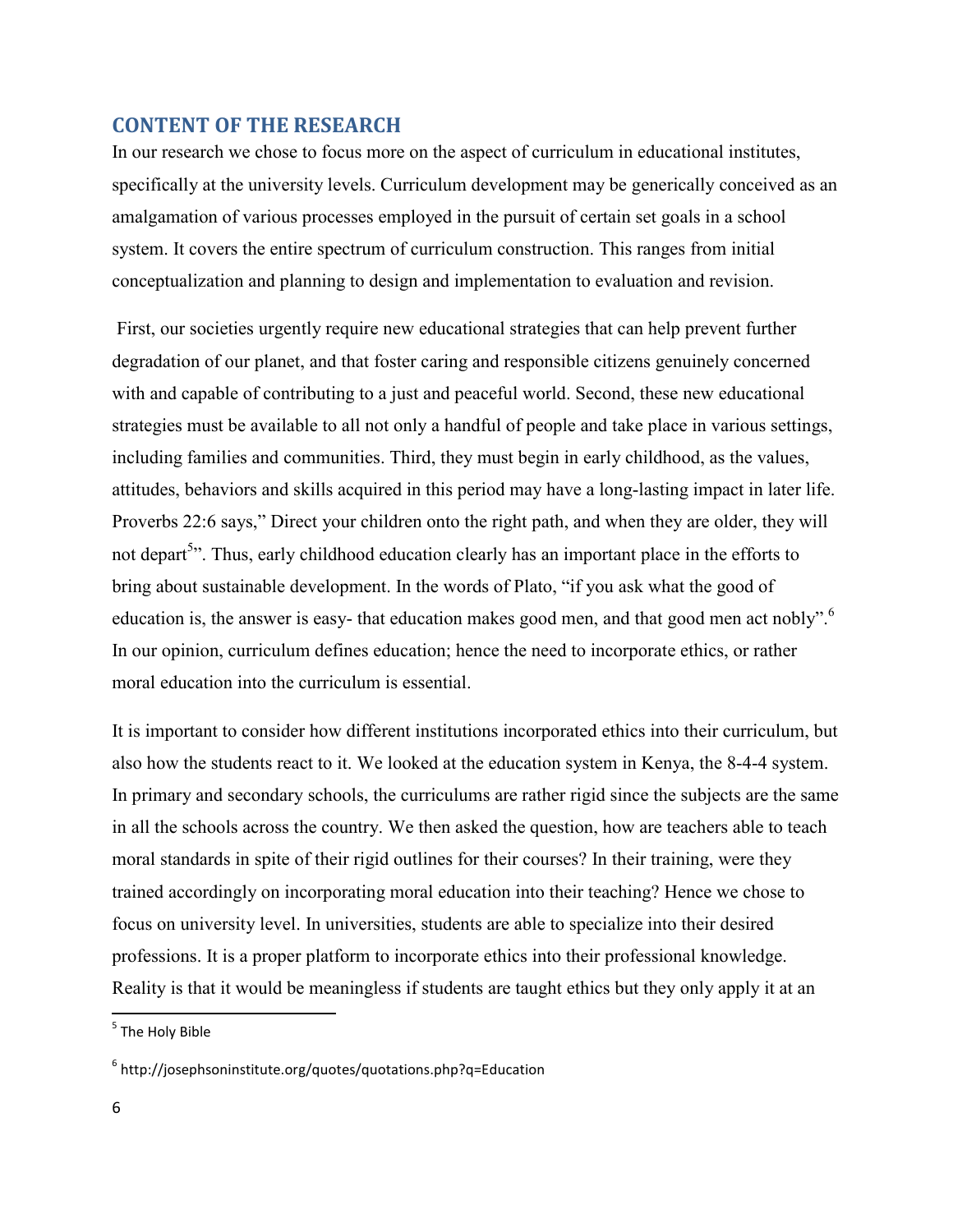examinable level rather than a practical and realistic level as a way of life. There is the stereotypical idea that ethics is taught only in business-oriented programmes hence students majoring in other fields ignore it. For a country to develop, it takes each and every one of its citizens to adopt moral standards. Look at Kenya for example, many politicians are corrupt, those holding positions of power are morally incapacitated hence few role models for the young to follow. This just emphasizes the fact that we have a long way to go in developing as a country. The education system needs to be adjusted accordingly to mold the future generations, our tomorrow's leaders and citizens.

This paper looks at loopholes in the curriculums that may be causing students to come out halfbaked morally while well-done intellectually. It also looks into how these loopholes can be filled or university institutions can make adjustments to the existing curriculums, or find remedies to the already existent problems. We found it better to fix the youth first for they are the next to take up the reigns of governance in the country. We looked mainly into university level of education. The main objectives of the research are to identify how the university curricula accommodate molding of students to ethical, moral, intellectual beings, identify the incapacities of the curricula, and suggest rational, testable and reasonable recommendations that could be adopted by schools and remedies for products of faulty school curricula.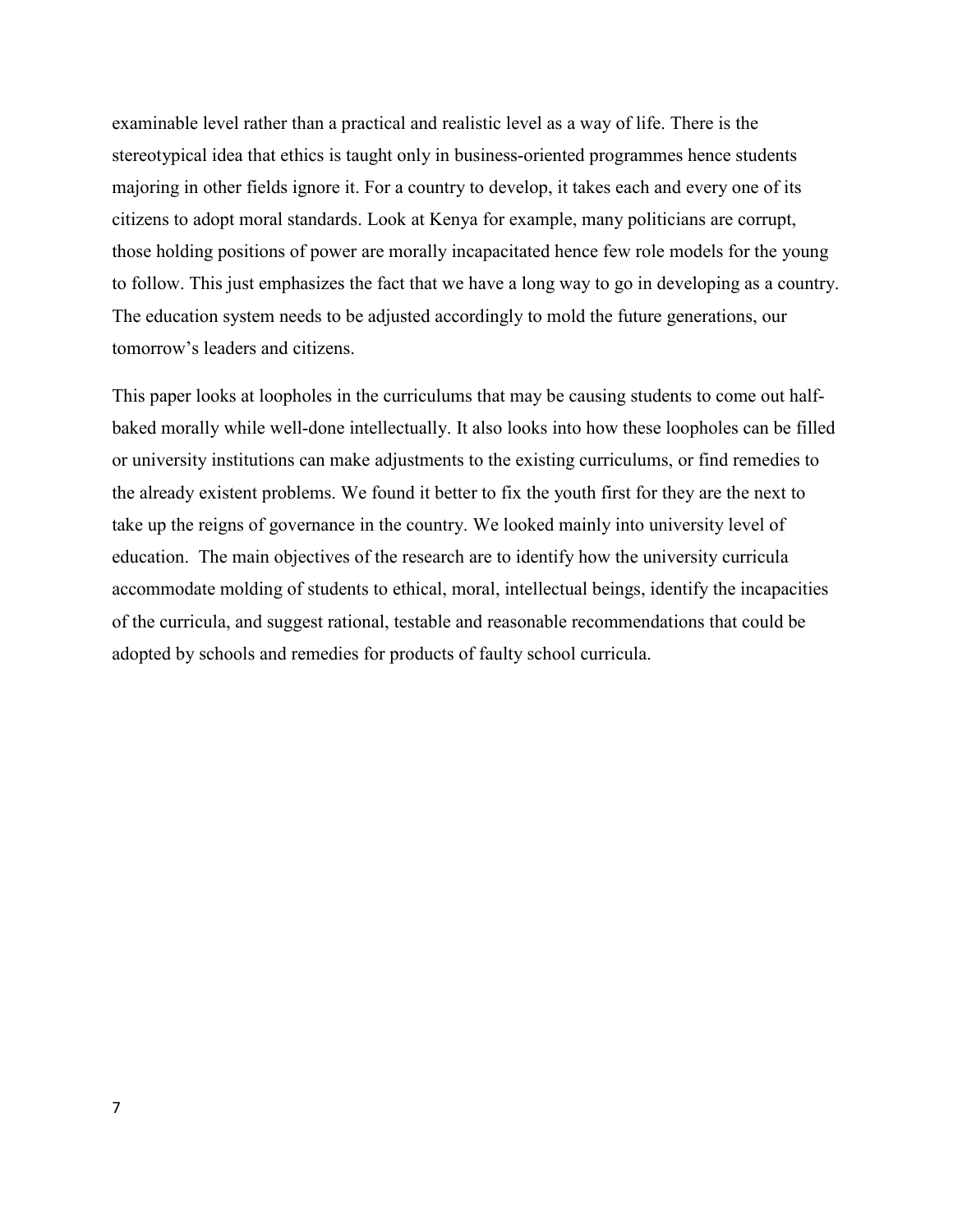### **RESEARCH METHODS**

### *I. Sampling and use of questionnaires*

When looking for individuals to assist in our research, we saw it best to do general wide spread sampling. We considered people from a range of backgrounds in terms of ethnicity, religion and socio-economic status. We sampled students from different years of study, that is,  $1<sup>st</sup>$  year,  $2<sup>nd</sup>$ year,  $3<sup>rd</sup>$  year,  $4<sup>th</sup>$  year and other corresponding years of study. We also considered students in different degree programmes, both under graduate and postgraduate. We also considered those students doing diplomas and professional papers such as ACCA. We considered professionals in the actual work environments, employees and employers, alongside students who had also had experience in the fields. Besides Strathmore University, We also took into consideration students from other known universities such as three medicine students from the University of Nairobi, students from Catholic University, Kenyatta University, Jomo Kenyatta University of Agriculture and Technology as well as those from Daystar University. Under all the students we considered, there were those who had undergone a unit or course on ethics. A total of 213 questionnaires which were reasonably distributed were filled in and returned to us. However, we only considered 170 as they appeared to have been seriously answered and were appropriate or consistent.

### *II. Interviews*

After sampling individuals from different frames, we carried out face to face interviews. Generally we interviewed diploma, undergraduate, graduate and professional courses students. The data we collected was basically each of their personal opinions rather than facts. For others, the interviews were conducted through phone calls. The reasons for carrying out interviews were because they are important for collecting detailed information and the response rate was higher.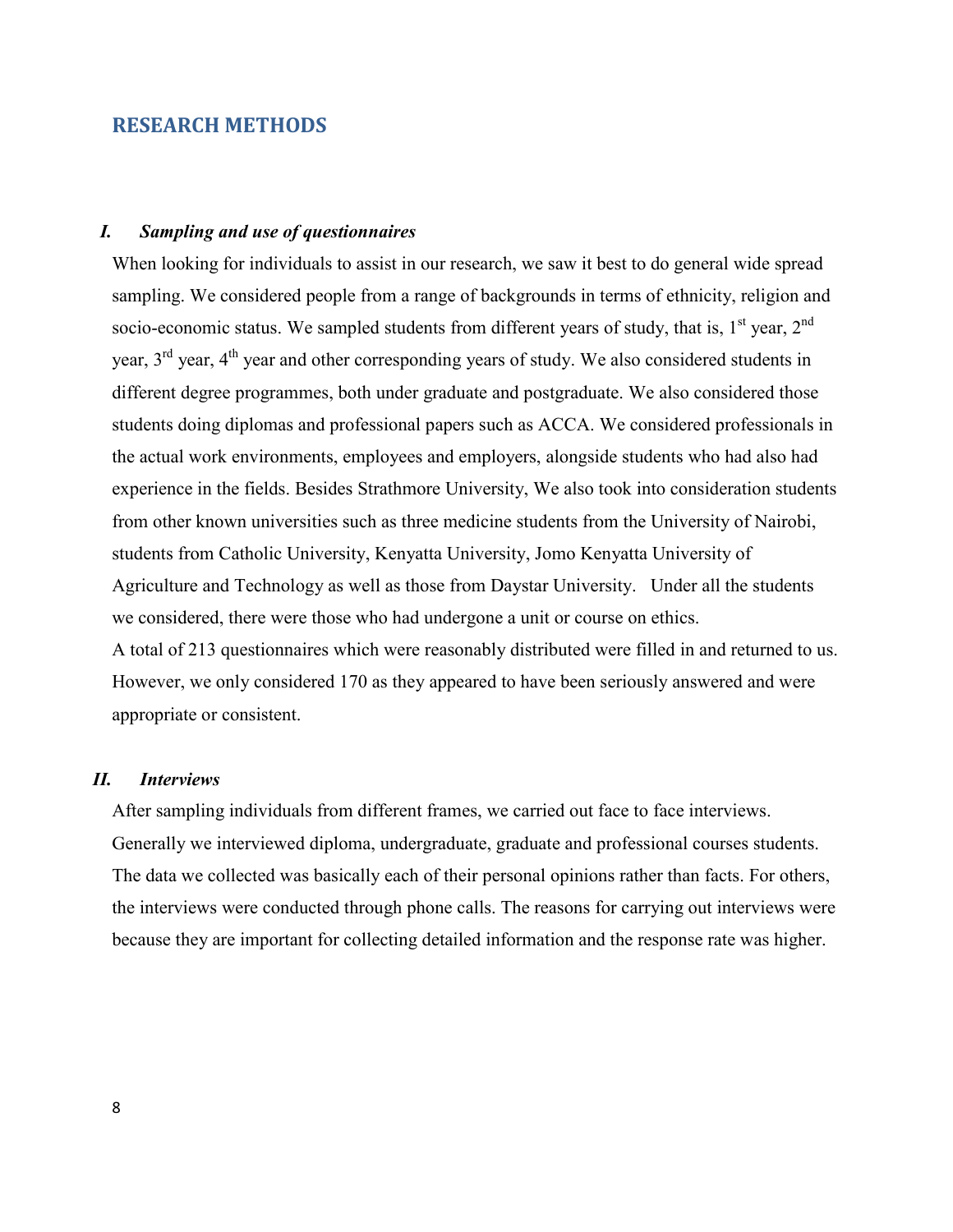### *III. Studying journals and articles*

Many journals and scholastic journals have been written pinned to the issue of ethics in universities and community at large. With reference to this material, many ideas can be extracted to assist in the writing of this paper. The journals and documents used for the purpose of this paper have been clearly cited and referenced in this paper.

### *IV. Scenario construction*

This method of research proved the most efficient as peoples characters were clearly brought out. This method involved providing the individuals with a particular scenario and asking them to react to it given whatever stated circumstances. It has to be made clear that there is no wrong answer so that the individuals do not provide a biased or limited answer. The scenarios used differed in the way the issue-related factors were presented. This allowed us to identify what factors prompted moral or ethical awareness.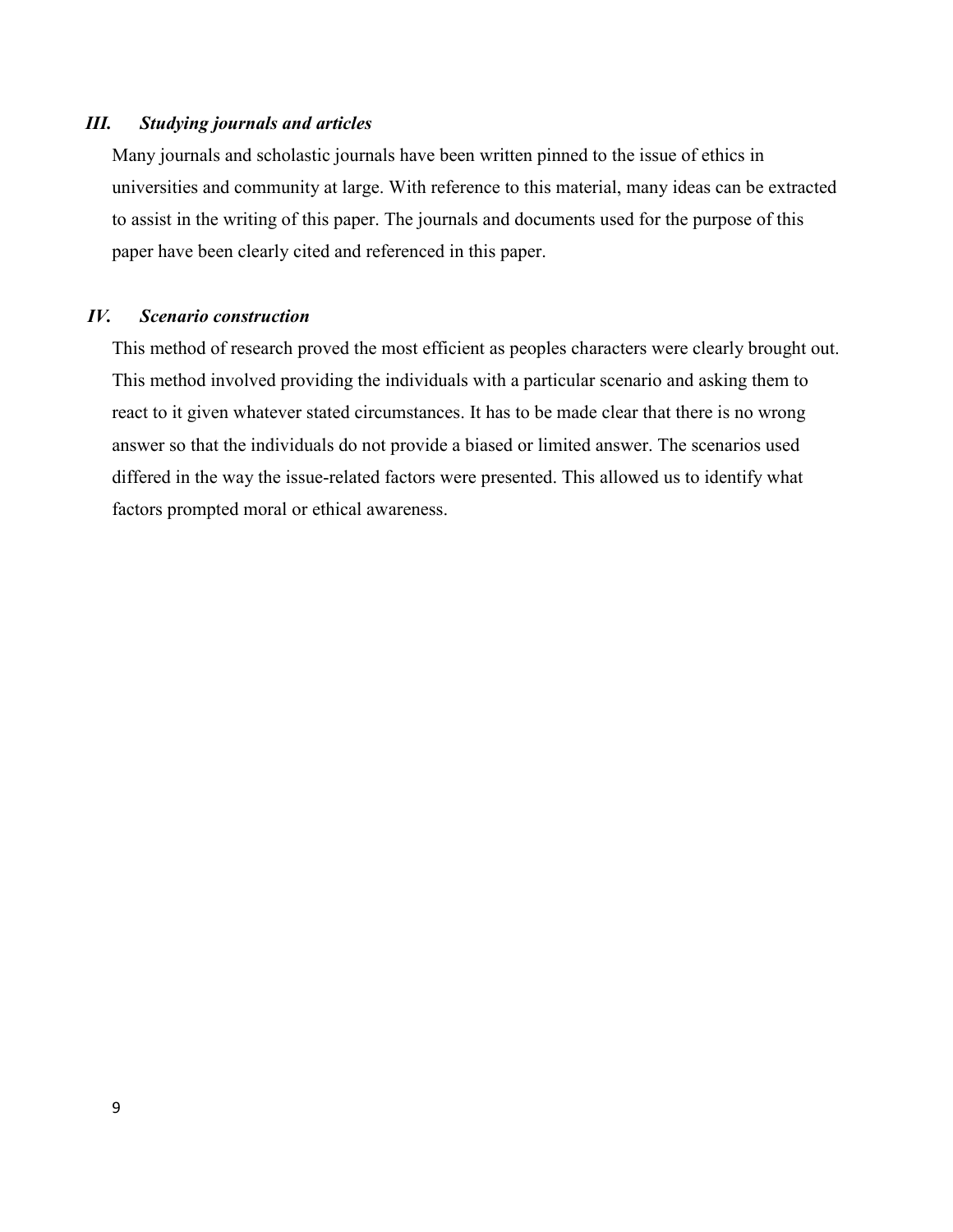## **RESEARCH FINDINGS**

The main arguments and findings were really relevant to the study. The interview method of collecting data proved to be the most effective as it enabled collection of quality and quantity information. We interviewed 25 individuals and a higher portion of these seemed to have different views and opinions that were somehow linking each other.

# **Explaining findings**

The first finding is that there are several units on ethics in all the researched universities, polytechnics and training institutes. For example, Strathmore University became the first university to offer a module on Ethics and made it mandatory for students pursuing their undergraduate degree. Other universities took up units corresponding in ethical values for example Catholic University of East Africa. Examples of these modules are Philosophical Anthropology, Critical Thinking, Christian Ethics, Professional Ethics and units on HIV/AIDS, Christian Ethics and Development studies.

Interviews we carried out proved to be quite effective in finding out that as much as there are several units on ethics at the university level, students in public institutions even fail to attend the classes since they believe they know all they need to know for them to pass their exam at the end of their semesters. For most students, the only time they turn up in class for these units is to do their exams. Even those in private institutions, where class attendance is taken seriously, may attend class but restrict their focus levels and get easily distracted doing other things in class. At the end of the day, very little education or information is passed along to the students. Hence, despite their graduation with an ethics certificate or a pass or good grade in the respective unit, they have learnt less than what's required of them.

Thirdly, in most cases, the university curriculum does not allow for any follow up of the ethics units done. That is, there are no indications of relation in later courses once the unit is complete. However, we found one exception, that is, the law degree; because once a student gets the law undergraduate degree from the university level, one has to proceed to Kenya School of Law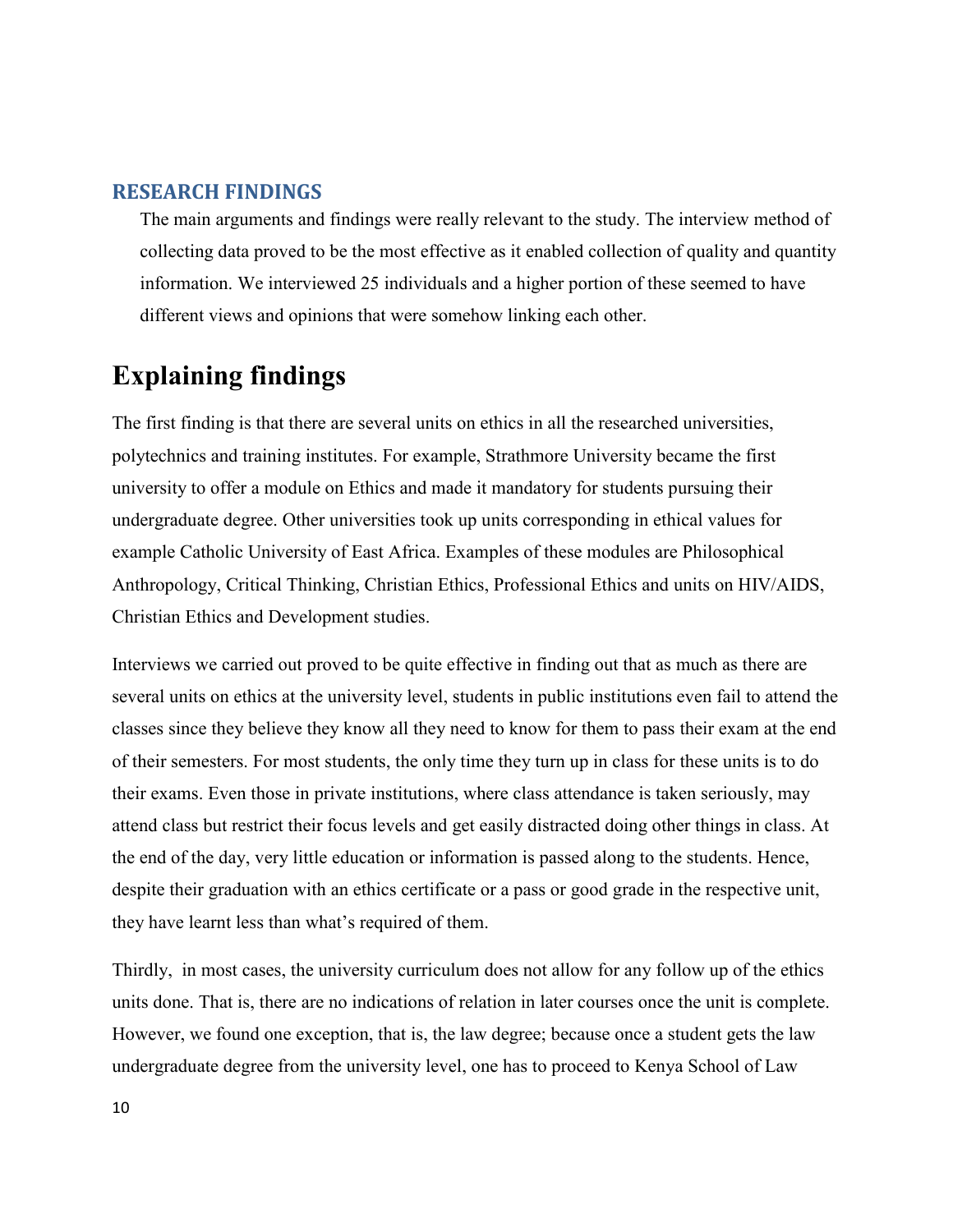which highly regards ethics. Also, in other universities students are required to do more than one ethical unit and this discipline are somehow related. For example, some students do Philosophical Anthropology in their second year and Ethics II in their third year. In any career, ethics is of high interest. Without it, come many problems such as corruption that distorts nationbuilding.

The fourth finding is that there are very few units on ethics. A good example is in the University of Nairobi where medicine students only have one unit on ethics, HIV/AIDS, despite the importance of ethical values in their careers.

Another finding is that many individuals argue that ethics cannot be taught because character development has already occurred by that time an individual reaches the age of entering a higher education.

# **Analyzing findings**

Universities introduced Ethics into their curricula in different forms as mentioned earlier. This is because ethics became a key factor that employers looked into as they employ individuals into their organizations. Moreover, students needed to realize the importance of Business Ethics as most organizations in their fields are governed by various codes of ethics

In most cases, students do the units because they are part of the programme and it is compulsory for them. They make no effort to recall what they read as they do not clearly understand the essence of it, that ethics should be part of their values. This indicates that there is no practicality and the system only teaches individuals to memorize for examination purposes. Students focus more on career oriented units as they believe they are the only relevant details they might encounter when they start working.

These problems may also be as a result of lack of proper ethics training for the educators. This results to ineffectiveness of ethics coverage within the curriculum as the knowledge taught is not conversant with the ones teaching the units.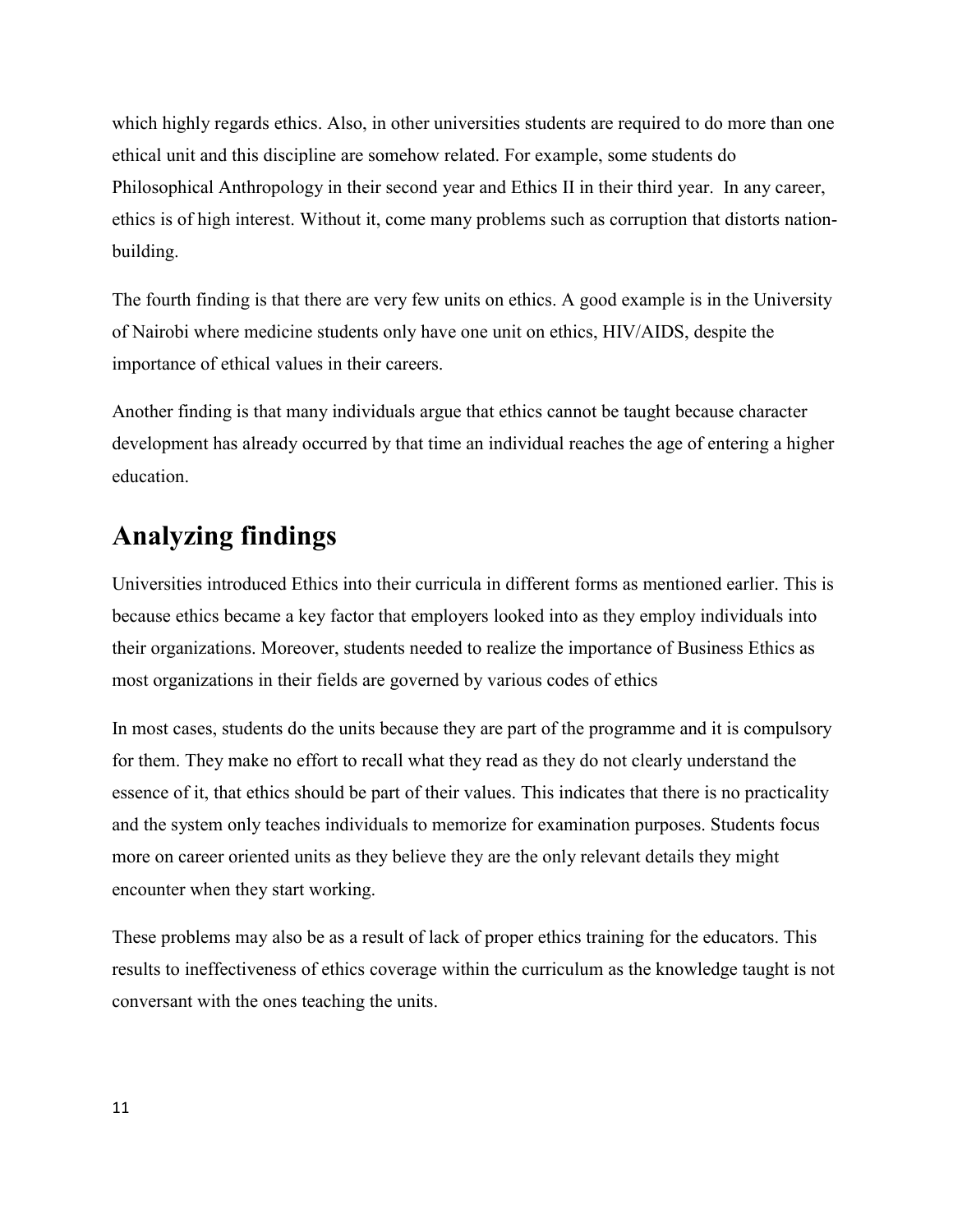Many students fail to understand that ethics is the motivation based on ideas of right and wrong. Knowing right from wrong is given to all of us at birth. They have already learned ethics; the secret is how to apply it in their lives as it is of great importance. The concept of human dignity is linked to all the key ethical principles.

A sense of ethics helps to create honesty in an individual. A non-ethical person has little apprehension about lying, stealing or otherwise being deceptive. There are certainly those in our society that view honesty as an irrelevant consideration in business or personal relationships. The result can be harmful to our general society. A good example is given of well known intelligent scholars who use their knowledge to fulfill their disordered self interest, thus engaging in activities such as fraud and corruption.

# **Comparing/Contrasting the findings**

The first contrast is that as much as there are several units focusing on ethics being taught in these learning institutions, many students do not prioritize these units and do not take them seriously enough. This indicates that the problem is partly generated by both students and the facilitators. The facilitators may not stress the importance of ethics to the students whereas the students tend to be ignorant or have a bad attitude towards the units on ethics. This may be illustrated by the fifth finding, where several students argue that ethics cannot be taught at the university level.

Some of these findings indicate that there are failures of ethics. This may be because there is a large amount of technical detail that must be covered within the curriculum. A cited example in Strathmore University is in the School of Finance and Applied Economics where students have eight units to do in the course of each semester for four years.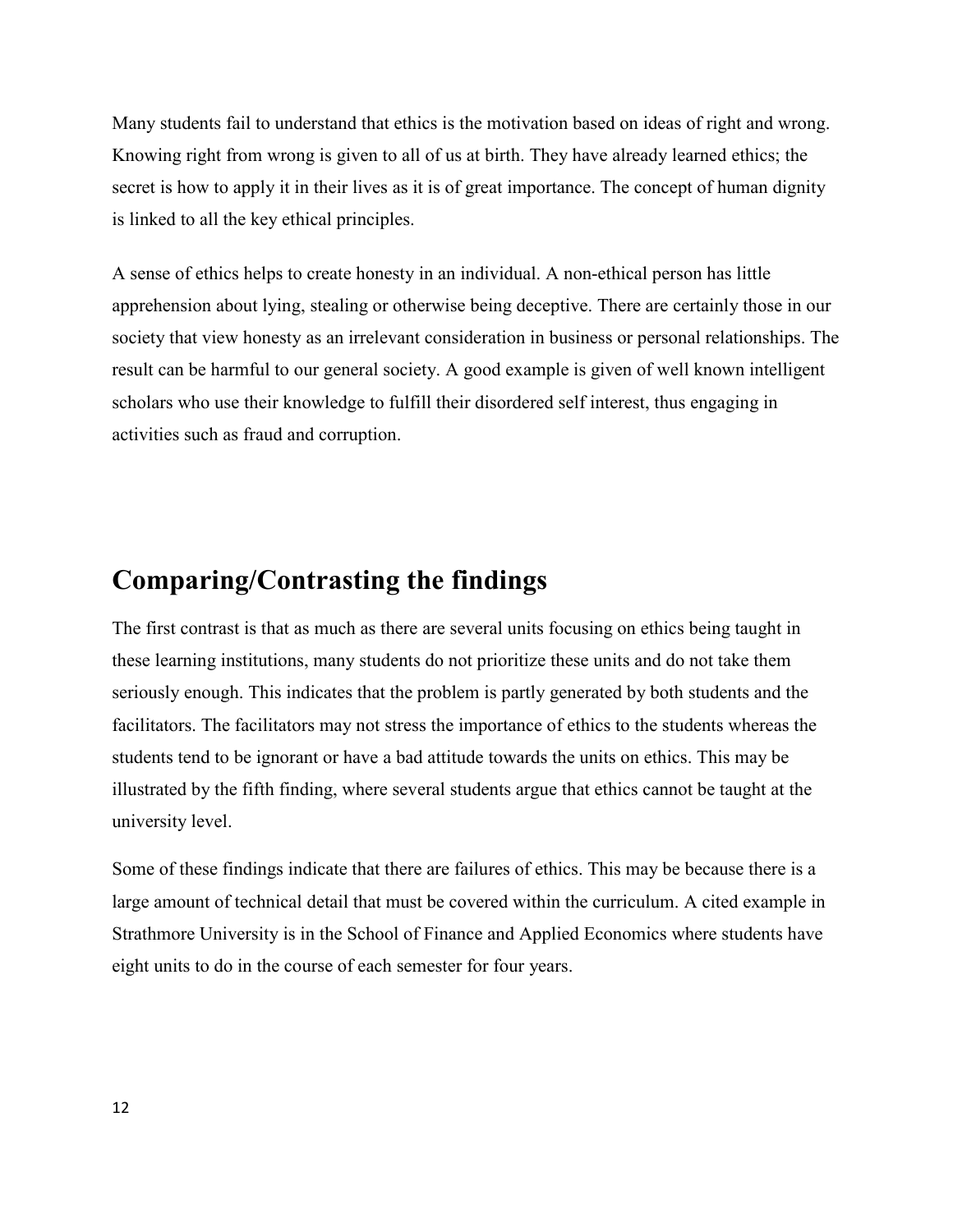### **RECOMMENDATIONS**

### **1. Introduce more ethics units in universities and appropriate follow up**

Previous studies have proven that it is possible to change behavior by using the concept of participative learning. Ethics concerns the values of people. They can be taught because values are communicated from one generation to another. Educators and professional bodies need to distinguish between teaching students about professional values, ethics and attitudes and developing a sense of ethical behavior in a business context. This may be done by merging the financial and social imperatives within business ethics education. Students should get into the habit of applying ethical decision-making strategies in a higher education setting so that they may more likely use them in business situations.

There is the option of providing one core course that solely focuses on ethics. This however has a limited effect on moral development of the students. Values education suffers most when it is separated from reality and taught as a dry, self-contained topic.

A better possibility is to integrate ethics content throughout multiple courses i.e. to apply concepts to specific contexts that the students may face in a work setting. The advantage of this is that the transfer of the material from school to work is increased.

Christine de Marcellus de Vollmer is the chairman of Alliance For the Family (AFF). She highly values character development and she was a co-author of the "Alive to The World" program. The program makes young people think about choices and consequences. At age appropriate levels, they have to consider family, friendship, peer pressure, romance, sex, love, marriage—and implications like loyalty, team work, personal responsibility, and respect for property, to name but a few. Recently, she has tried introducing the program in schools worldwide as she believes that an individual must be tutored on ethics from the basic levels to ensure that ethics grows with them. Without a doubt, this is a very good initiative.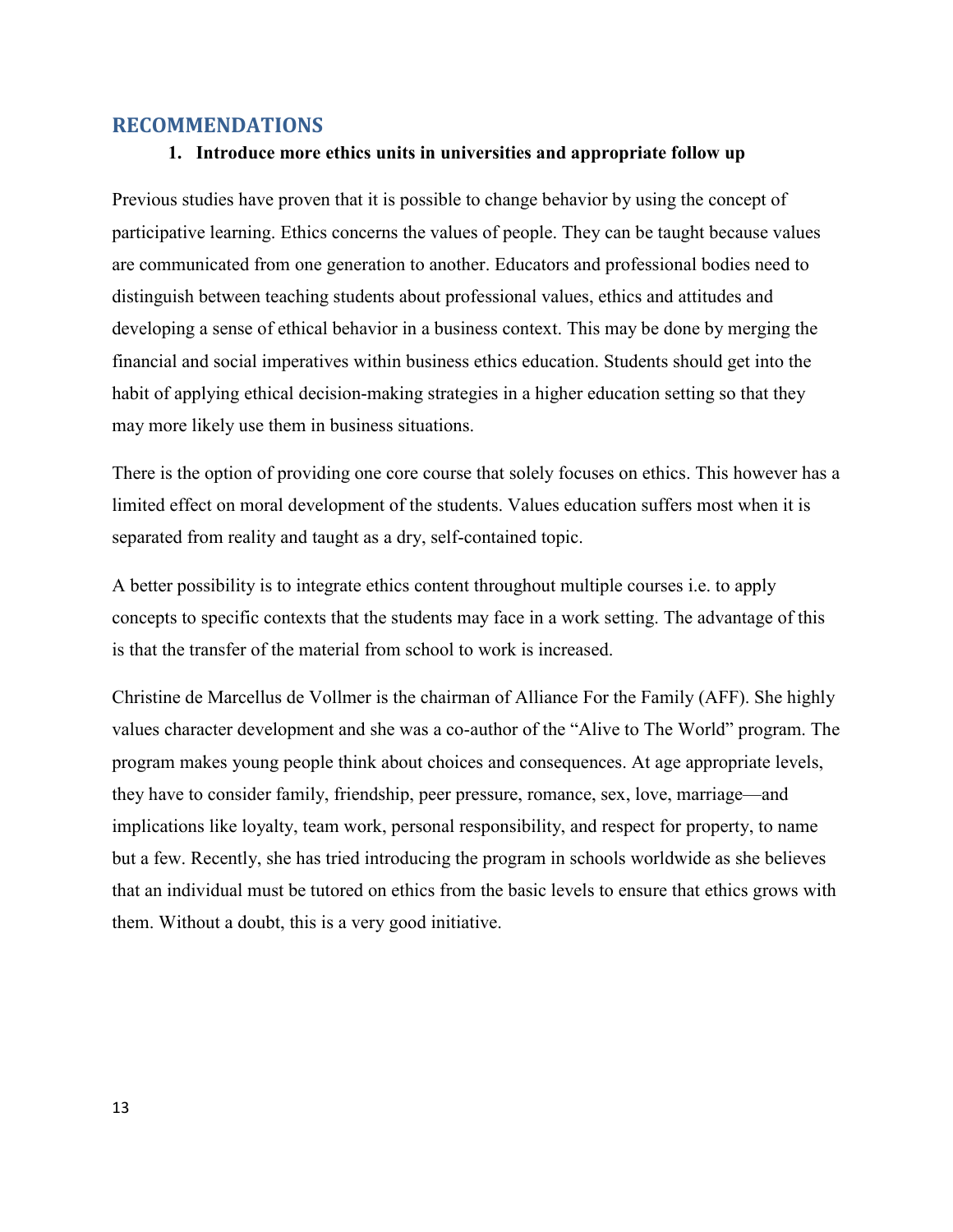# **2. Teachers and Lectures should have a better background on ethics to ensure that they are able to convey ethics information effectively to students**

When teaching, most teachers take a conventional approach in teaching. The teacher asks questions, they teach the students, they think and they take responsibility. The students have passive involvement in the learning process hence do not learn much. Successful teaching of business ethics depends on the ease, frequency and quality of conversations among students and the lecturer or teacher. It allows collaborative learning among students with differing ethical backgrounds, experiences, worldviews, skills, areas of expertise, vocabularies and so on. Teachers could look at involving students in the learning process so that they are interested which therefore increases their possibility of being open to the lessons and retaining material longer. For example, keeping journals or role-playing or playing games. Students could be asked to develop a code of ethics for an organization. This allows them to think critically about ethics.

#### **3. Awareness should be created in students and its importance.**

When discussing the aim of teaching ethics, we must point out that it is not to teach the difference between right and wrong but to make people comfortable facing moral complexity. Students should be provided an opportunity to discuss ethical issues encountered by professionals. This would enable them to identify ethical predicaments more readily. After identifying the ethical dilemma, they must determine how to react to and resolve the situation. The resolution will be based on the individual's moral understanding. Perhaps this was the best recommendation that we found fit to implement.

#### **4. Introduce extra curricula activities in the university that will promote ethics.**

This would be through clubs and societies. For example Strathmore University has the Community Outreach Programme. In this club, students take part in activities that are geared towards helping the needy in the society. Generally they are able to promote the common good correspondingly developing the students' character and values. Considering all clubs and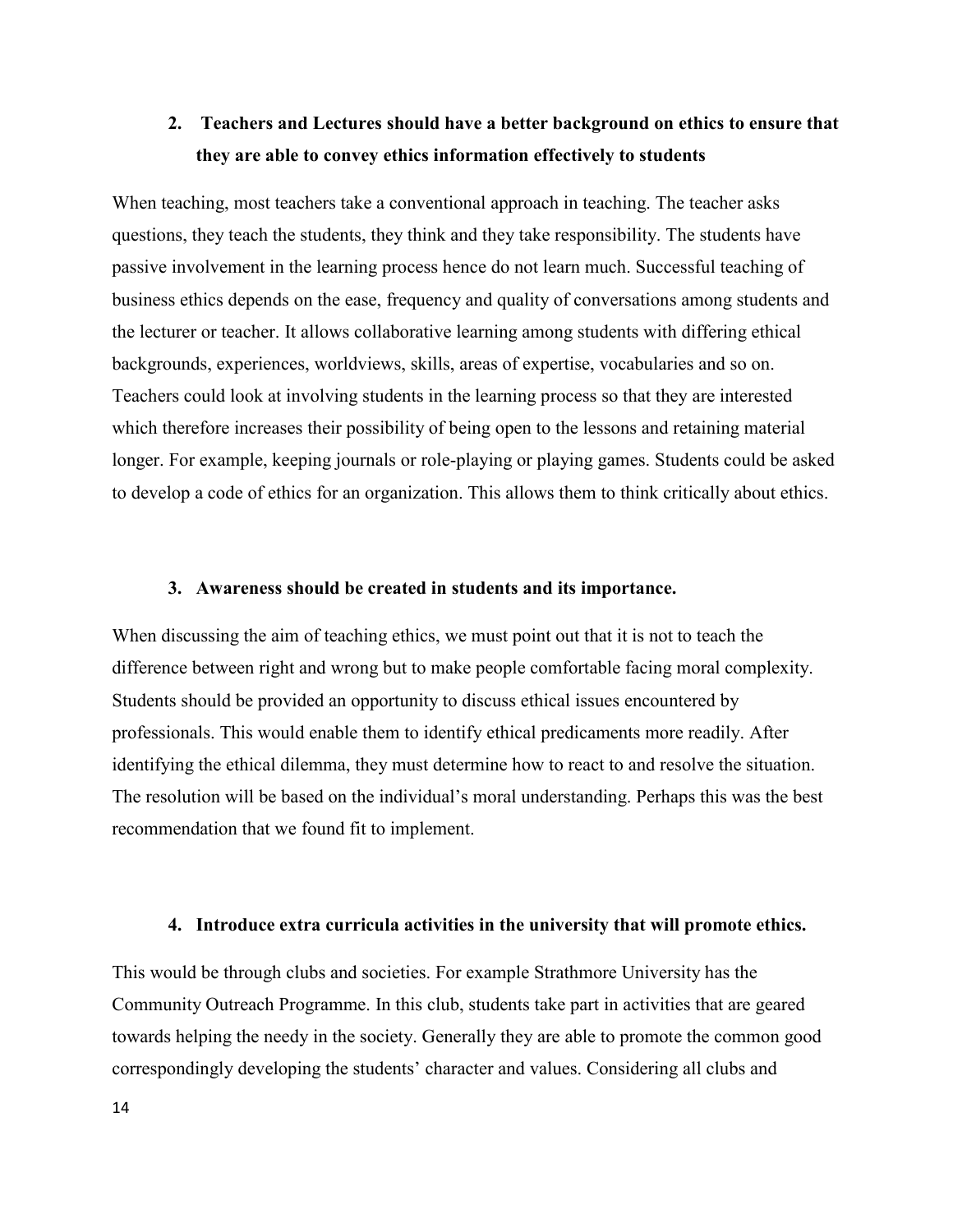societies should receive approval from the school's administration, the school should be able to encourage ethics in the clubs' mission and vision. This will be able to cement the ethical principles they acquire in class. In their ability to apply the ethics in their club activities, the ethical values will be enhanced more efficiently and retention made better due to their practicality.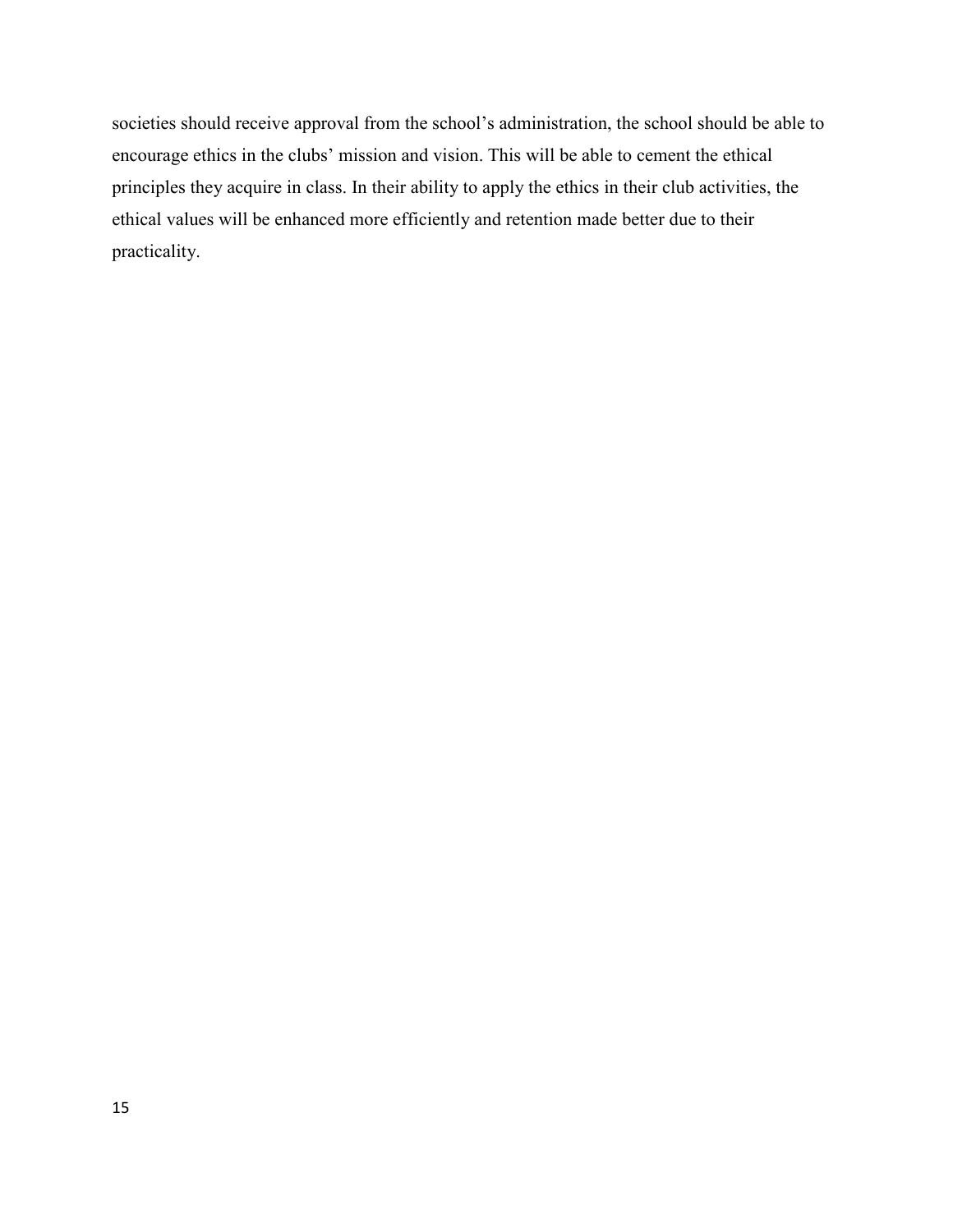## **IMPLEMENTATION OF ONE RECOMMENDATION**

We chose to implement the recommendation on making learning of ethics more interesting by involving to the students and exposing them to different case studies.

We applied it to a group of students in Strathmore doing a Bachelor in Business Science degree. The group consisted of more than 70 students and we carried out the exercise on different school days often in the Strathmore School MSB rooms and the Student Centre. We extracted several case studies and proposed to them a project in form of a role-playing game. We took a few of them and gave them several scenarios based on the theme of ethics; where their ethical values were tested and challenged. One example is given in the appendices.

We presented the challenge to the students and encouraged them to act it out in their own character. It was a bit difficult to make them take the project seriously. They took it as a joke at first but the more scenarios we presented them with they were able to understand the essence of the whole activity. On asking them about their experience, we received the following feedback:

- 1. They enjoyed the activities proving that by making them more involved, they could learn more and expel the monotony of in-classroom education.
- 2. They were able to point out the main ethical values that they needed in each scenario. This enabled them to be their own teachers and student.
- 3. They agreed that they could apply the appropriate principles on ethics when faced with similar scenarios in future and in reality.
- 4. They were able to provide criticism on the scenarios and the approach in general. Hence we were able to modify our recommendation.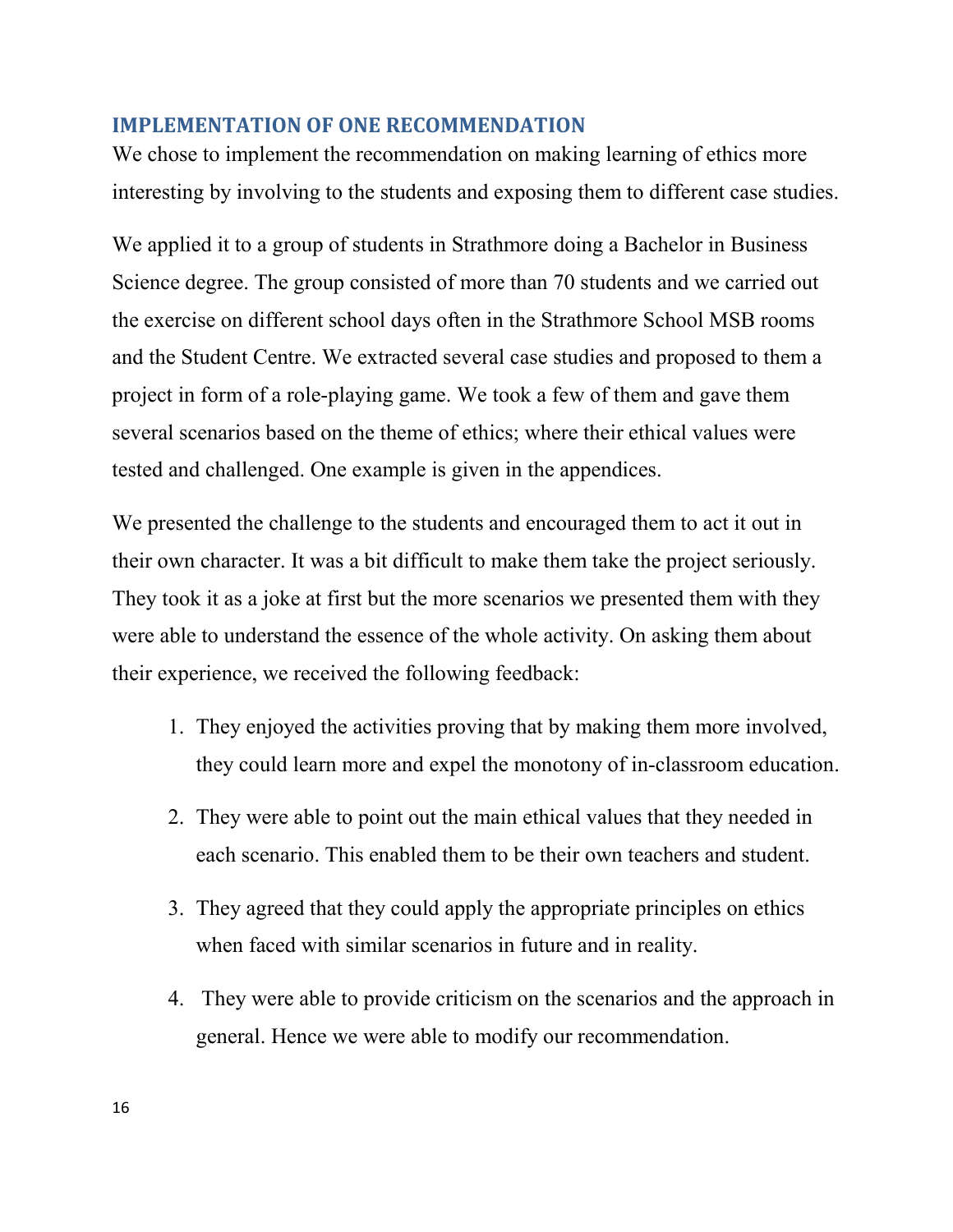In light of the implemented recommendation, we found it a fit and valid measure to be applied in teaching methods. However, teachers should be careful to use real and up-to-date scenarios that may occur in the students' social and professional life "today". It is important that students enjoy what they learn as it increases the chance of them retaining and applying the knowledge in reality. It is also important to do follow ups that will allow the students to criticize and appraise the method. From the criticisms we obtained from the students, they suggested that the roleplaying scenarios should also incorporate social aspects, as opposed to wholly professional. This will allow them to develop not only as professionals but also as individuals in character.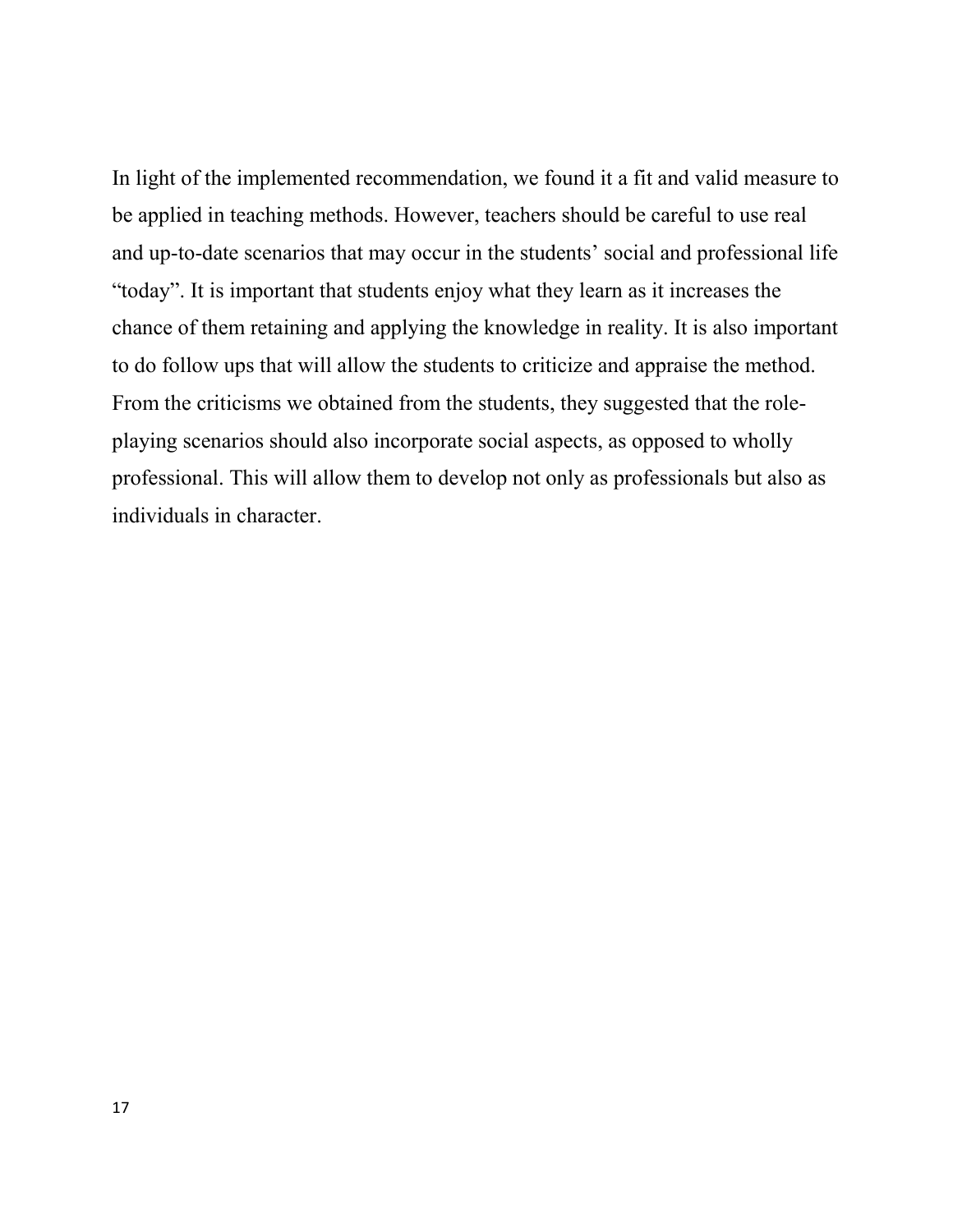## **CONCLUSION**

If introduced in the first two years of undergraduate programmes, designed to be as involving and practical as possible to students, and taught by lecturers who are both enthusiastic and passionate on the subject, ethics could contribute massively to the process of nation building. In a nation that aims to achieve middle income status by the year 2030, it is vital that the youth learn to be ethical as they will in the near future be the driver of both economic and social development.

Moreover, as much as it is important to have business ethics modules integrated into undergraduate curricula, it is equally essential to have lecturers and other administrative staff of a university act ethically as they conduct their duties. As human beings, we are to a large extent a product of the environments we associate ourselves with and hence tend to acquire similar attributes to those we interact with. This implies that apart from classroom learning that students are familiar with, the environment (in this case a university and its staff) they are subjected to tend to mould them as individuals. Therefore if members of staff act in a manner that is in conflict with standard ethical practices, especially those taught in the ethics modules, over time will have an erosive effect on the ethics that the same educational institutions teach. Also, in the long run as students and graduates interact with those who may not have had the privilege of attending university, they will have a positive peer influence which will eventually contribute to the process of nation building and national unity.

Making the learning process fun, interesting and involving to students also goes a long way. This ensures that they learn more and application of the values of ethics is clearly brought out to them. If these recommendations are implemented into the university system, the failures of ethics will be greatly curbed and a vast population will be knowledgeable and able to efficiently apply that knowledge into relevant skill so as to contribute positively to nation building fitting the definition of "an ideal education system".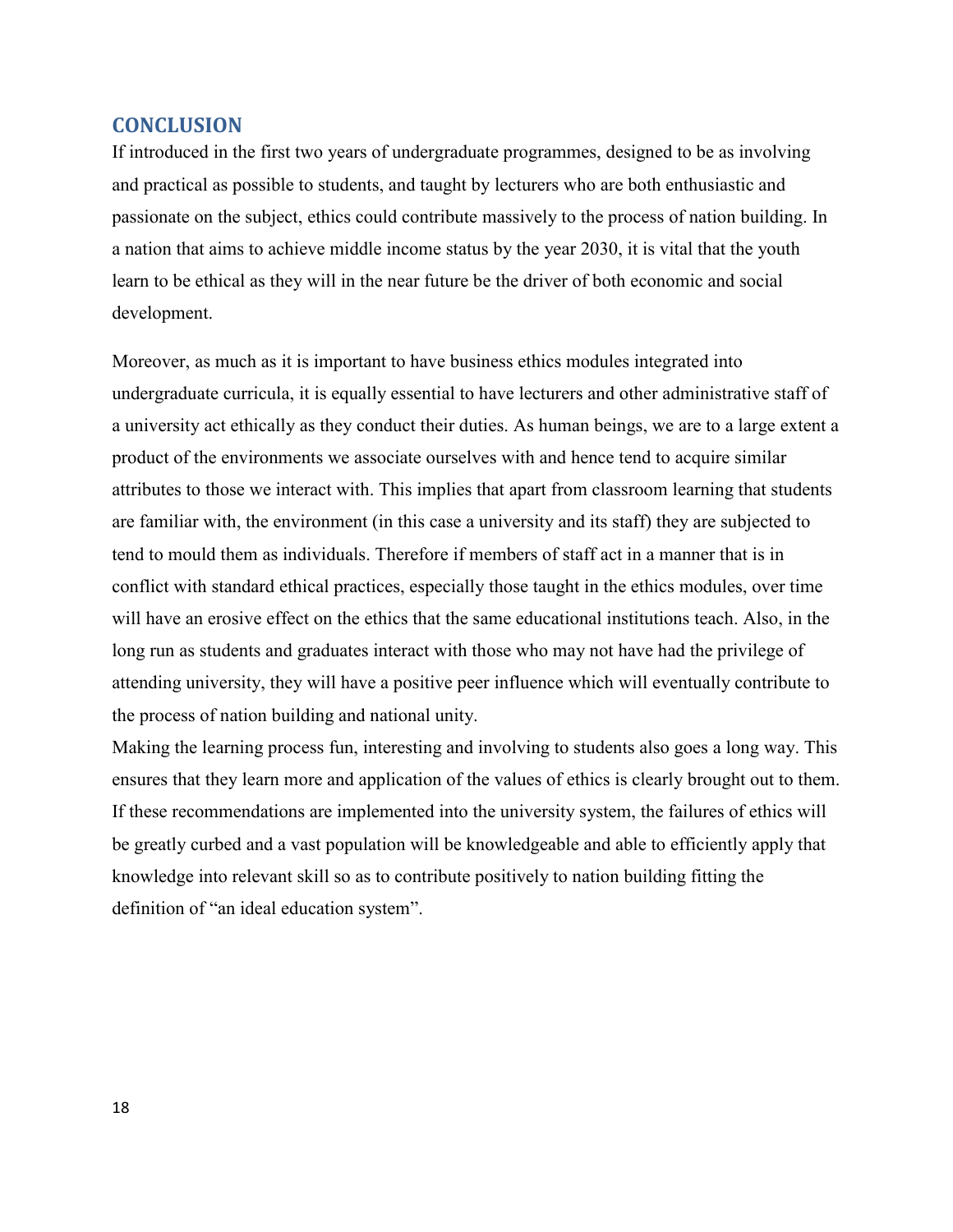# **Appendices Scenario**

# **A Hiring Decision Scenario<sup>7</sup>**

Robin Doherty is a manager for Johnson Company, a large, diversified company. Pat has just returned from a meeting in which Taylor Compton, a Vice President and Robin's boss, announced that Johnson's competitors in electronic components are increasing their market share, while Johnson's market share and profitability are suffering. Robin and other managers were disheartened by this news because Johnson Company has always taken great pride in being the market leader in all of its businesses. Feeling somewhat exhausted after the meeting, Robin sank into a chair with the day's third cup of coffee, and started to sift through the large pile of paper work in an overfull in-tray. Toward the top of the pile, a memo that had been flagged with a post-it note by Robin's assistant immediately caught Robin's eye. The memo was from the financial controller's office, urging people to cut their overheads, especially salaries, telephone bills and travel expenses. Just as Robin began to concentrate on other pressing matters, Taylor Compton barged into Robin's office.

**Taylor**: Sorry for the interruption, this is important.

**Robin**: [frustrated] isn't everything?

Taylor: As you recall, late last month Brett Galloway resigned from the position of sales representative for District 5. Since that time, customers haven't got the service they deserve. That's why I'm anxious to fill the position immediately.

**Robin**: Ok, so what would you like me to do?

**Taylor**: Human Resources has narrowed the prospects down to two applicants and has outlined their qualifications. I'd like you to look at them. [Taylor hands the sheet of paper depicted below]

<u>.</u>

 $^7$  Lowry, D. (2003). An Investigation of Student Moral Awareness and Associated Factors. Implications for Business Ethics Curriculum Design, 17-18.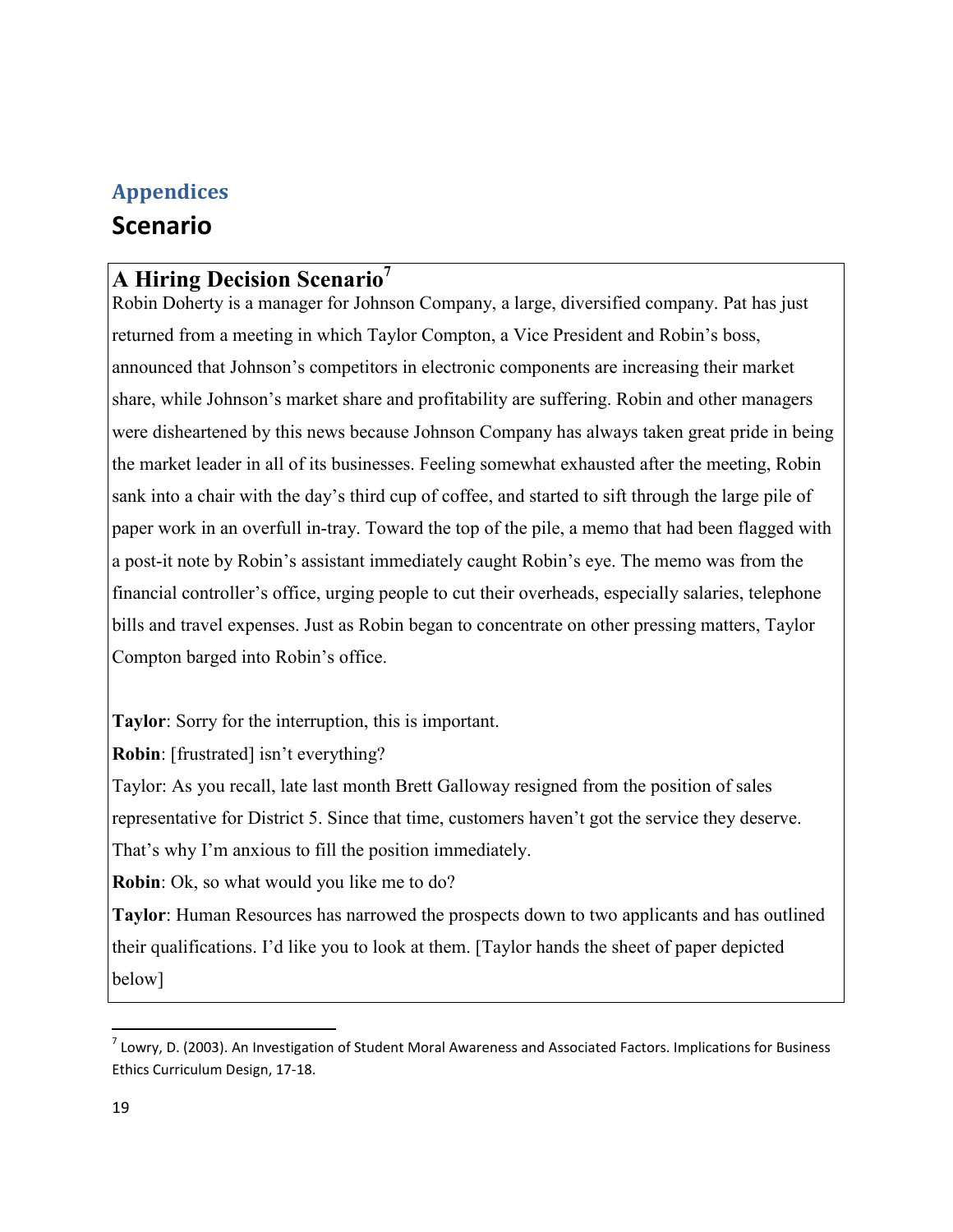# *Richard Oakes Age 32*

*Sales experience: Men's Department Supervisor, 3 years (while at university); travel agency sales, 4 years; Electronic equipment sales, 5 years* 

*Work experience: Alder's Department Store, 3 years; Thomas Cook's Travel, 4 years; Monroe's Business Machine's , 5 years.* 

*Education: Bachelor of Business, marketing References: Excellent <sup><i>\_learns quickly, personable, good sales record*</sup>

*Jeremy Dickson Age: 30 Sales experience: Automobile sales, 4 years; Electronic equipment sales, 5 years.* 

*Work experience: Midlands Volvo, 4 years; Techtronics Inc., 5 years.* 

*Education: Bachelor of Business, management References: Very good — hard worker, ambitious, good sales record.* 

**Robin**: [pausing to consider the two candidates] Well at first glance, they seem fairly equal. But sometimes I wonder why we bother spending so much time on these decisions. We haven't had much luck lately getting good people.

20 **Taylor**: It's our job to get good people. You should also know that both candidates did well in their interviews, and so I think either one could handle the job. But, there is one potentially important difference if although I'm hesitant to bring it up because it might call our integrity into questions. Jeremy Dickson has past sales experience in a similar position with Techtronics Inc.,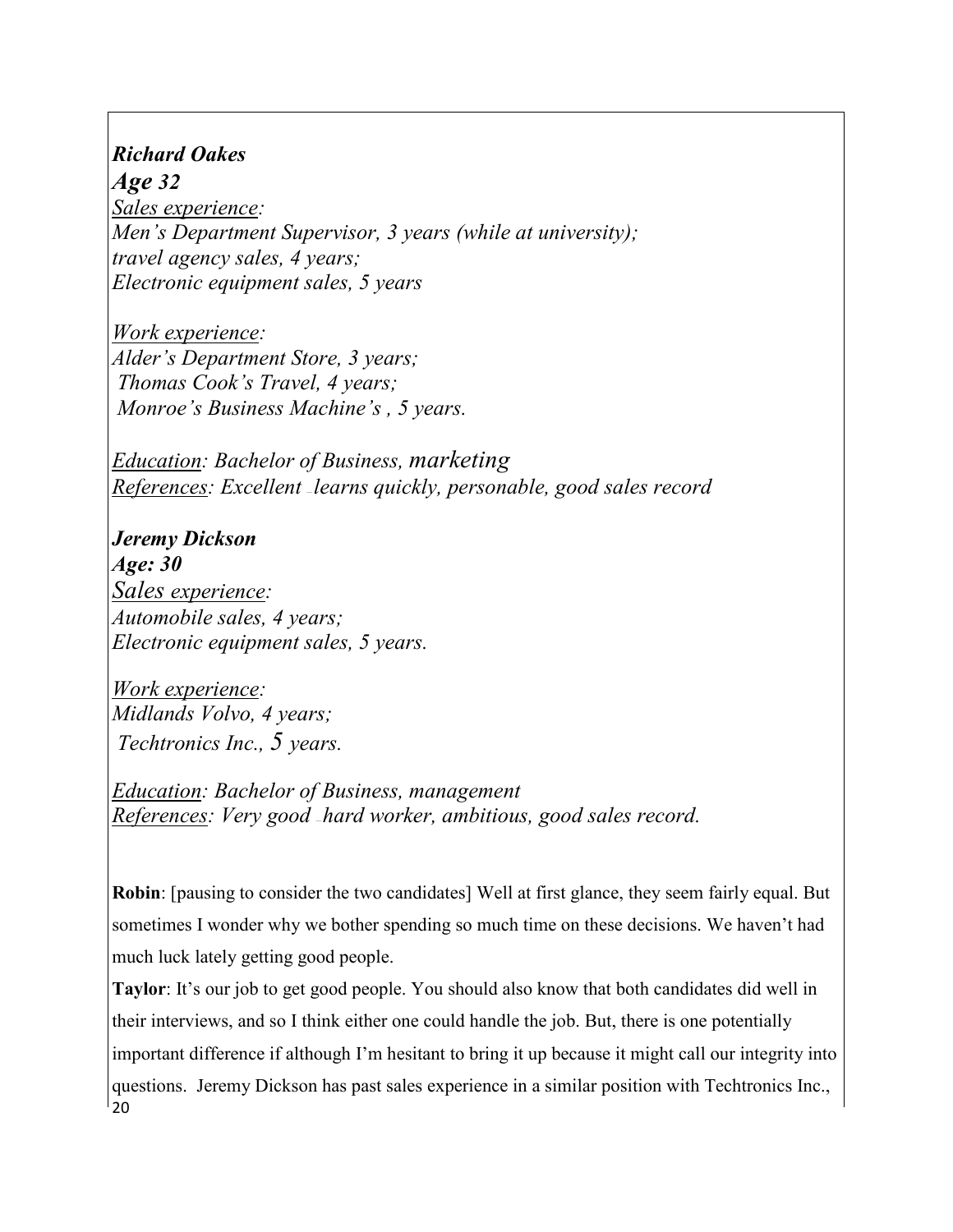who, as you know, is a small company, but is one of our primary competitors in the electronic components market. In fact, the Research & Development (R&D) group is encouraging me to hire him. They say that he has valuable information about a new product being designed at Techtronics. It's similar to something our own R&D group has been working on. But our people have run into a problem they can't solve. Jeremy has told me he is willing to share the information he has if we hire him and promise not to divulge the source of the information. **Robin**: Having that information would be nice. Is there anything else 1 should know? **Taylor**: Maybe just one more thing. Some of our people have said they're certain that this information could give us an edge by allowing us to solve our technical problem, which would win over some of Techtronic's customers. I've run some numbers, and I think that, with this information, we could put Techtronics out of business. The only downside I can see is, if this gets out, a few people might think a bit less of us. In any case, I'd like your input as soon as possible so that we can fill this position by the end of the week. My only concern is the propriety of doing this — I'm just not sure this is right.

### *YOUR TASK:*

-Act out the scenario in your own character.

-Think about the scenario from Robin's perspective.

-Write down a list of the issues that Robin could view as important in the scenario.

-If you were in Robin's shoes, what would your decision be and why?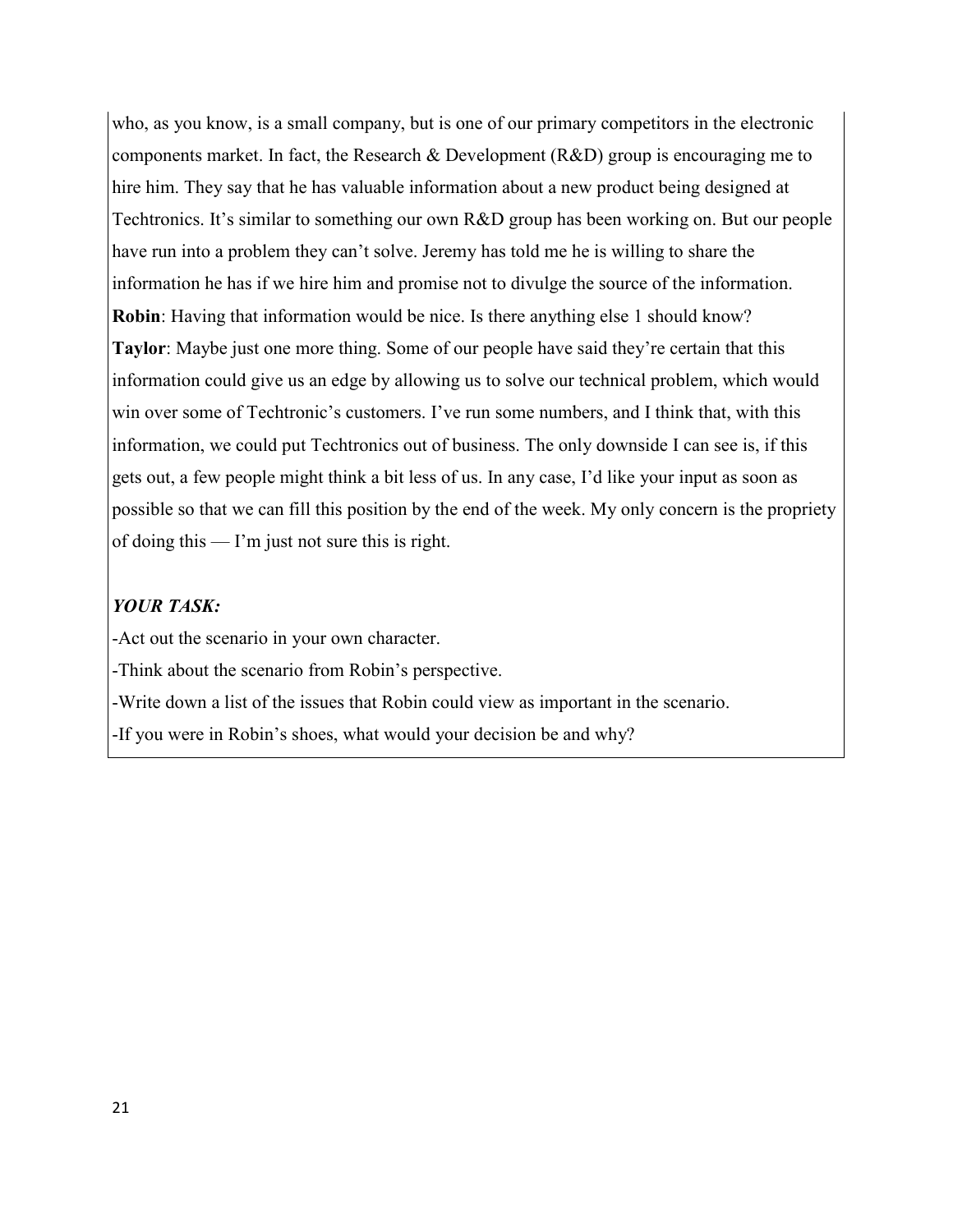# **QUSTIONNAIRE**

This is not a "scientific survey." It is a poll of university students to determine to what extent the education system at the university level promotes ethics in the society and get opinions as to how efficiently ethics is integrated into the university curriculum.

### **Section 1:** kindly fill in the following details about yourself

- a. Name (optional):
- b. University:
- c. Program:
- o Graduate
- o Undergraduate
- o University diploma
- o Professional Courses
- o Others

If others, specify which one(s).

- d. Which Degree/Diploma/Certificate?
- e. Year(/semester) of study:

### **Section 2:** questions regarding ethics as a discipline

- a. As part of your course work, have you had any unit(s) on ethics?
- b. If yes, specify which one(s) and at which level: For example, Introduction to Critical Thinking  $-1^{st}$  year,  $2^{nd}$  semester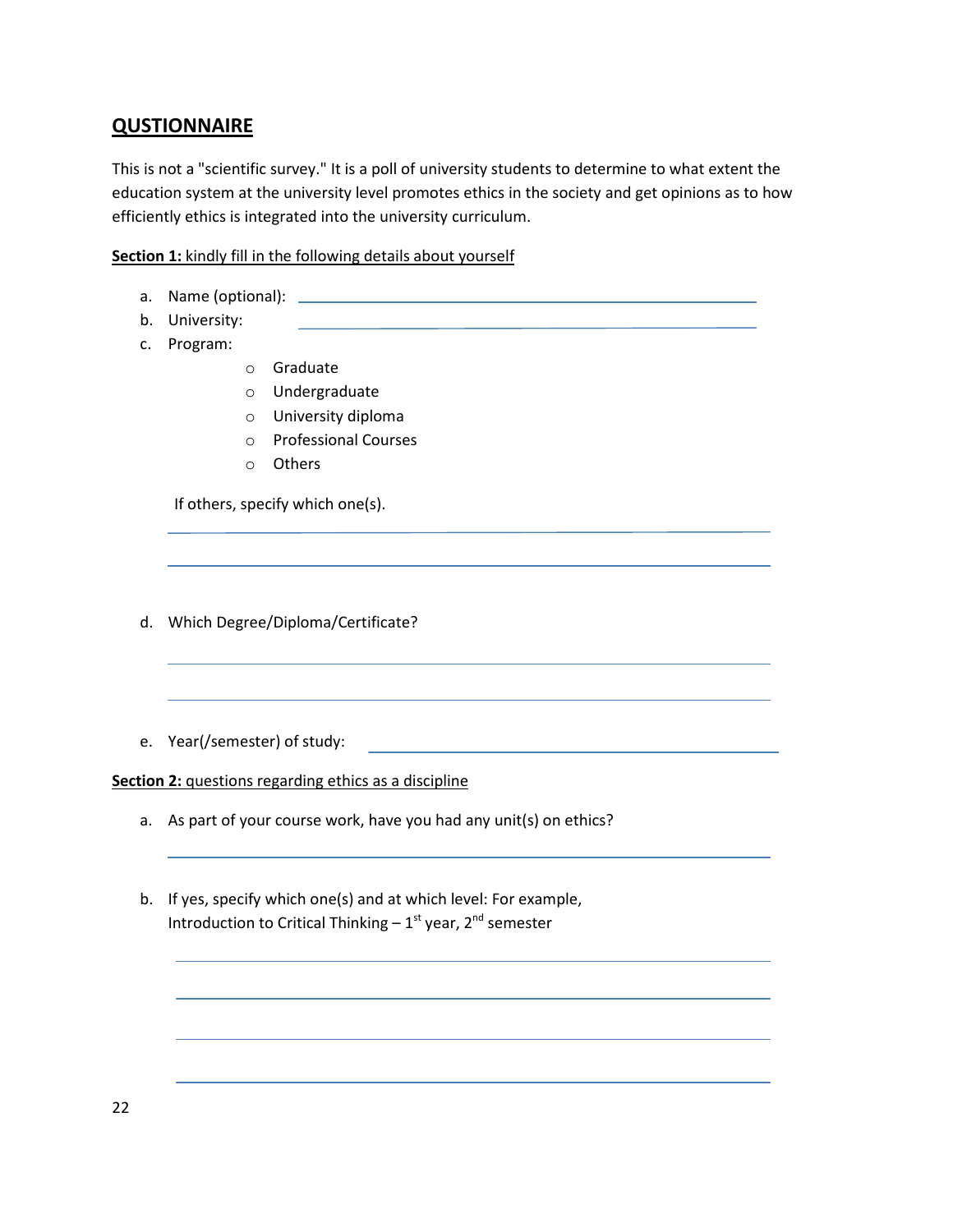c. How did you find each of the above mentioned units or was the mode teaching effectice? (give your brief personal remarks)

d. How was your performance on each of the units? (very poor, poor, average, good or excellent )

e. Has there been any follow up on these units once they are complete? If yes explain briefly (e.g. how it relates to further disciplines)

f. In general, do you find these units of any relevance in your near future or career? (explain)